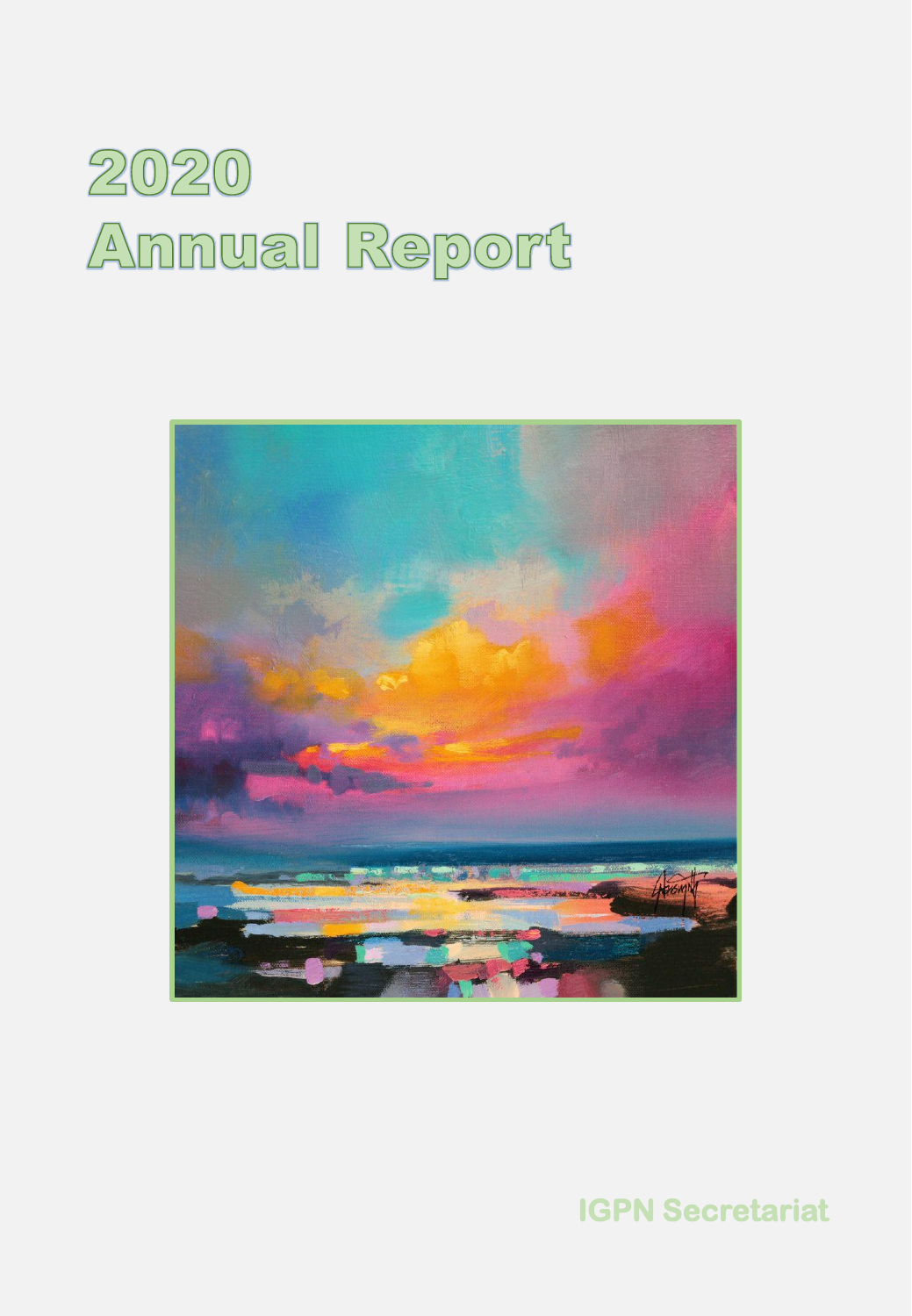

# **CONTENTS**

**IGPN Overview**

**2020 Highlights**

**Governance and Members** 

**Supporting the Network**



ANNUAL REPORT 2020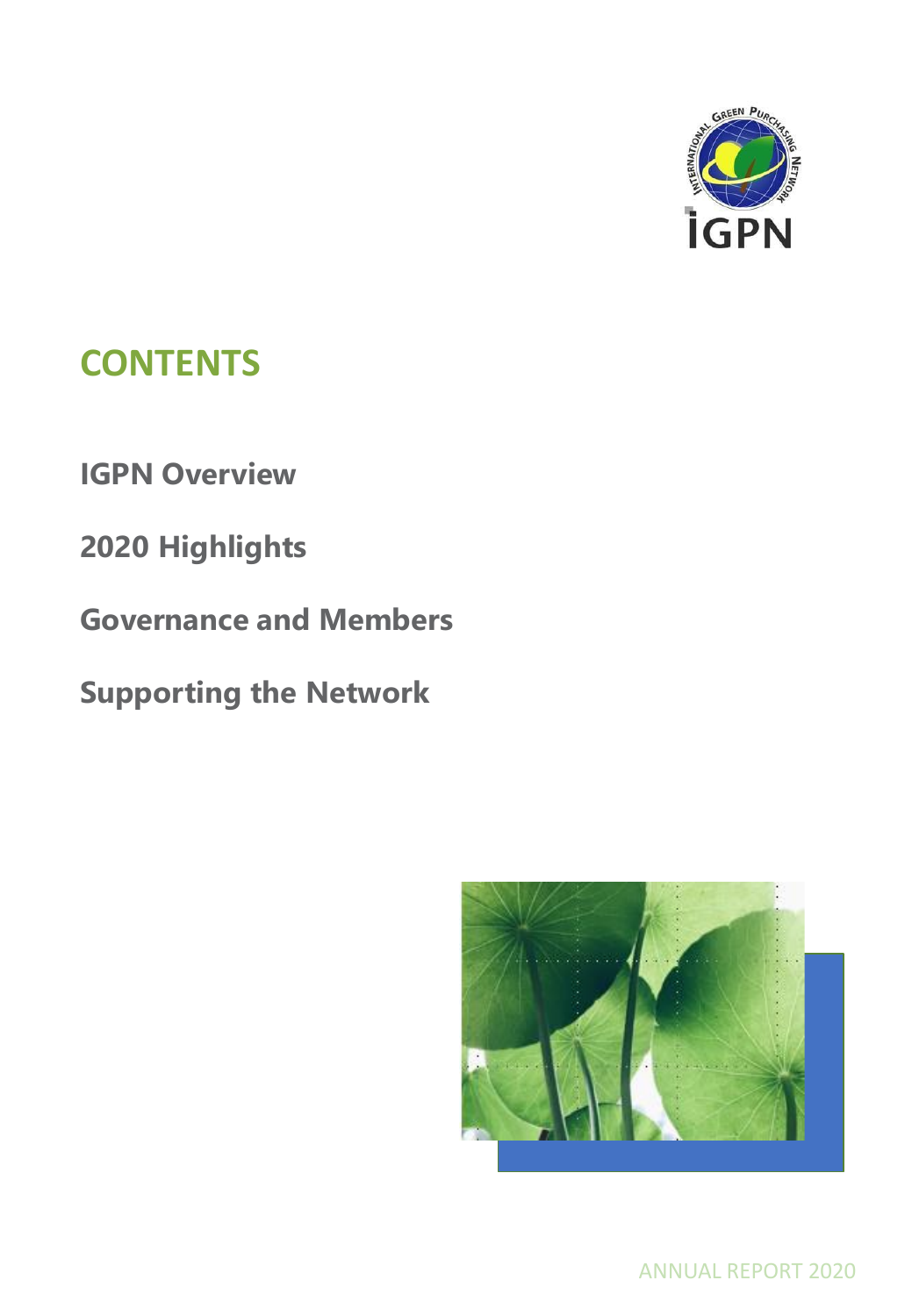

**Promotes green purchasing around the globe by coordinating those who take the initiative in implementing green purchasing towards sustainable consumption and production**

The **[International](http://www.igpn.org/) Green Purchasing Network (IGPN**) is a global multi-stakeholder partnership for green purchasing founded with its mission:(a) Promote globally the development of environmentally friendly products and services and Green Purchasing activities;(b) Share information and know-how on Green Purchasing and environmentally friendly products and services internationally;(c) Harmonize the efforts of Green Purchasing and the development of environmentally friendly products and services from a global viewpoint.

Green Purchasing was recognized in Agenda 21, adopted at the 1992 United Nations Conference on Environment and Development (UNCED Earth Summit), as an effective approach not only to minimize of environmental impacts but also shift toward Sustainable Consumption and Production.

the International Green Purchasing Network (IGPN) was established in 2005 to promote Green Purchasing around the globe with all stakeholders, such as international organizations, businesses, governmental organizations, local authorities and NGOs, who take the initiative in implementing Green Purchasing.

The International Green Purchasing Network (IGPN) keeps its activities with the structure of Council Members, the Secretariat, Advisory Board, Green Purchasing Networks and Associated members on the basis of **the [By-Laws](http://www.igpn.org/news/2020/07/circular_of_igpn_bylaws_for_tr_1.html)**.

The International Green Purchasing Network (IGPN) has grown as a community of Green Purchasing Networks from **Japan, Korea, Thailand, Malaysia, Singapore, Philippines, India, Vietnam, China Hong Kong, China Taipei,** and **China**; supporters from **Global Environmental Labeling Network (GEN)** and **International Institute for Sustainable Development (IISD)** as associate members, with its advisory board consists mainly of experts from international organizations, including UNEP, TCO Development, Thai Sustainable Consumption and Production Network and US EPA.

The International Green Purchasing Network (IGPN) is a member of the **UNEP One Planet Network Sustainable Public [Procurement](http://www.oneplanetnetwork.org/) Program**, support UN SDG 12: Ensure sustainable consumption and production patterns.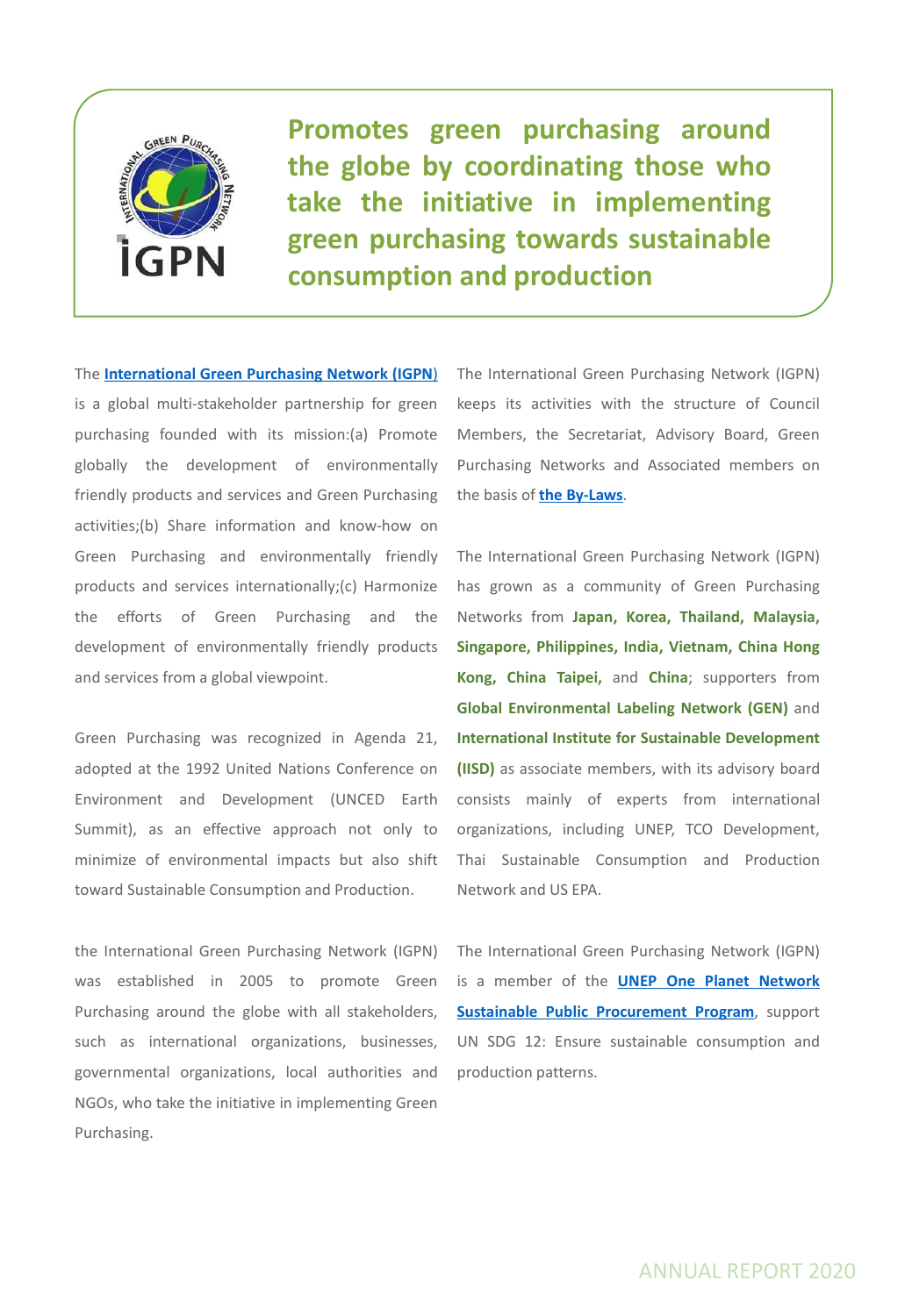## **HIGHLIGHTS OF 2020**

#### **Institutional Improvement**

2020, the IGPN By-laws was released to be in trail practice for one year from this July. With the aim to improve and strengthen the IGPN operation, promote international green purchasing development. The recommendations expected to be collected based on actual application results and revised at appropriate time in due time.

#### **Restart Member Applications**

The new IGPN membership application Launched from this September. TCO Development vowed the IGPN value and accepted to be as the new IGPN Advisory Broad member.

#### **Initiative on Knowledge Sharing**

the initiative of call for submissions of good practices for environmentally friendly products/services launched from September 2020 to March 2021.Cases from the GPNs of Korea, Malaysia, Thailand, the Philippines, India, Hong Kong, China were collected and analyzed, the report expected to be finalized by next March.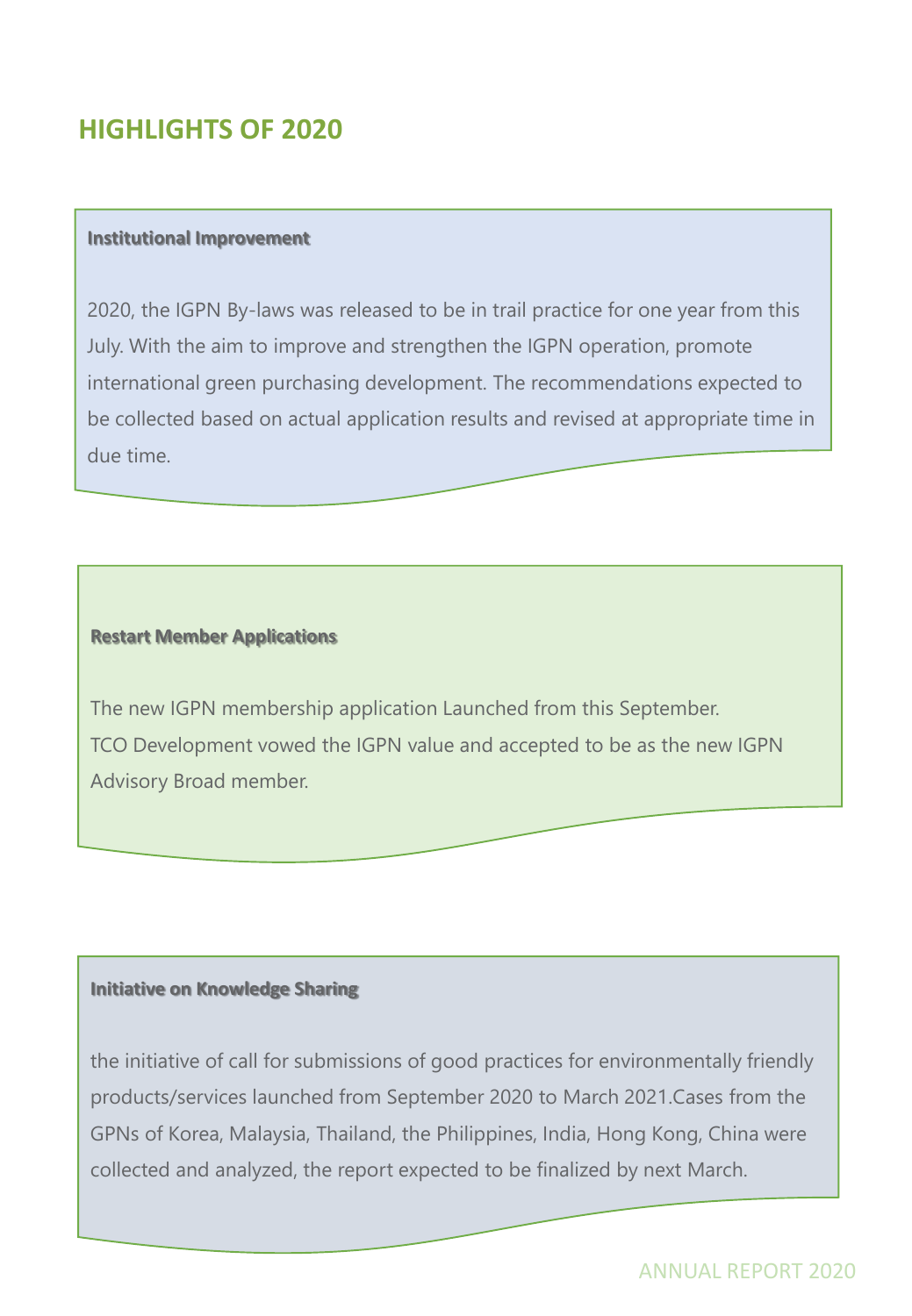## **HIGHLIGHTS OF 2020**

#### **Expand Partnership with GLCN**

The IGPN was partnering with the Global Lead City Network (GLCN) on sustainable procurement from August.

The GLCN coordinated by ICLEI, with its group of 15 cities committed to drive a transition to sustainable consumption and production by implementing sustainable and innovation procurement.

#### **Webinar of Ecolabelling in B2B – the Greening of Public Procurement**

The webinar of "Ecolabelling in B2B – the Greening of Public Procurement" held on December 3rd,2020. The webinar was hosted by Global Ecolabelling Network (GEN), supported by International Green Purchasing Network (IGPN), which gave an in-depth look at international green procurement and how ecolabels are integrated into the implementation of sustainable purchasing programs..

#### **IGPN Communications**

- **1** proposal of Implementation for the Training and Certification of Green Procurers provided by the Green Purchasing Network Malaysia;
- **1** the Questionnaire on GPP participated;
- **35** News and events updates;
- IGPN Newsletters **[Edition 3](http://www.igpn.org/news/2020/06/igpn_newsletter_edition_3.html)**, **[Edition 4](http://www.igpn.org/news/2020/10/igpn_newsletter_edition_4.html)** and **[Edition 5](http://www.igpn.org/news/2020/12/download_file.html)**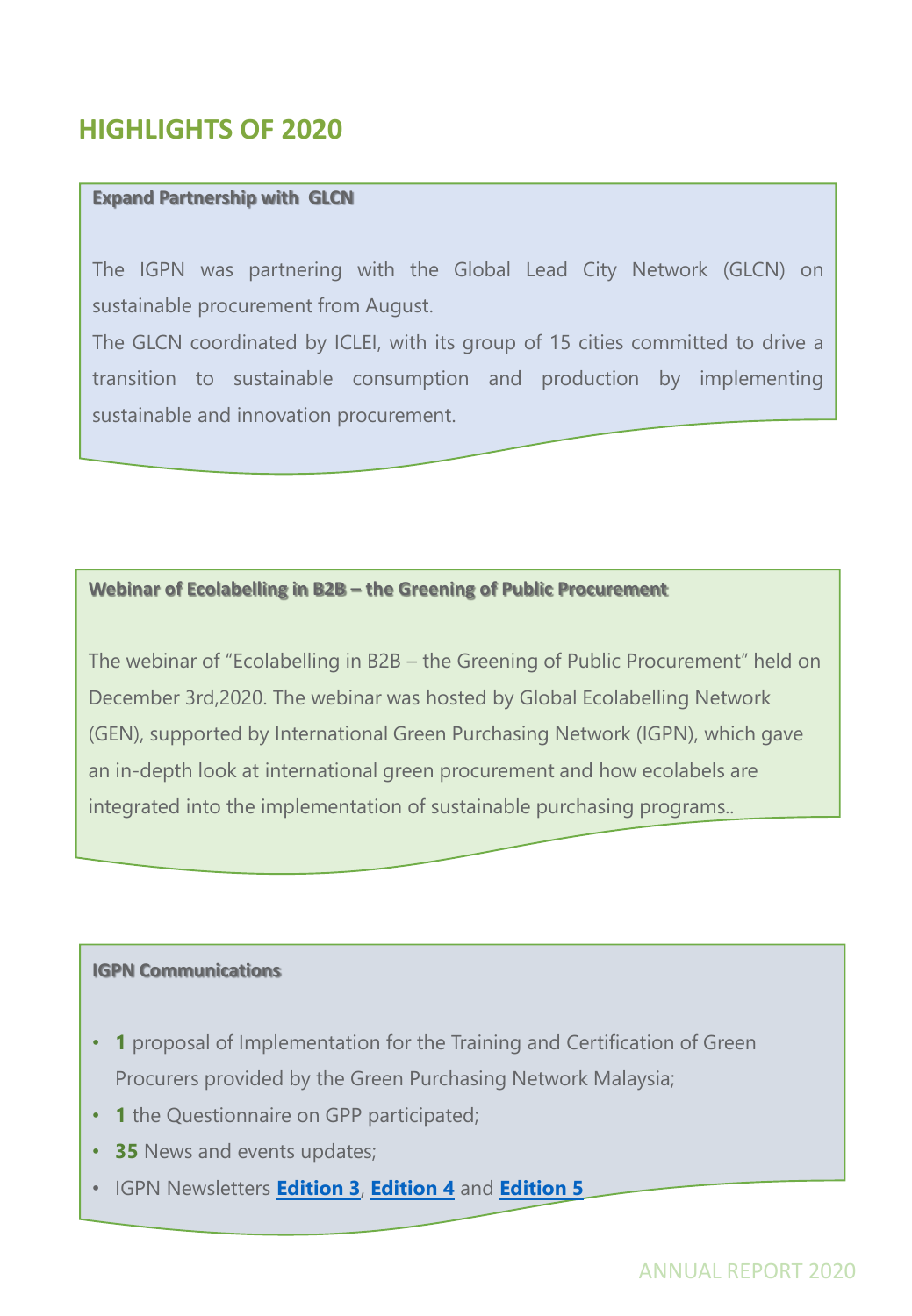## **GOVERNANCE AND MEMBERS**

### **Council Members**

Council member GPN Japan former chairman prof. Masahiko Hirao retired, Prof. Yasushi UMEDA works as the present chairman from this April.. Prof. Peter Nohrstedt withdraw from the Council member due to SKL working area. Prof. Duk-seung Lee change to Prof. In-soo Jeon of KGPN representative of Council member.

### **2020 Council Members**

#### **Yanping CHEN,CHAIR**

China Environmental United Certification Center

**Scot Case** Responsible Sourcing **Solutions** 

**Yasushi UMEDA** Green Purchasing Network (GPN)

#### **Mark Hidson,Vice CHAIR**

ICLEI's Global Sustainable Procurement Centre

#### **In soo Jeon**

Korean Green Purchasing Network (KGPN)

#### **Augustine Koh**

Green Purchasing Network Malaysia (GPNM)

#### **Prasad Modak**

Ekonnect Knowledge Foundation

### **Hideki Nakahara, Honorary Chair**

Tokyo City University

### **Advisory Broad Members**

#### UNEP

Environment Agency of England and Wales China Environmental United Certification Centre

U.S. Environmental Protection Agency Ministry for the Environment New Zealand Ministry of the Environment Government of Japan

Japan Environmental Association

### **Ryoichi Yamamoto, Honorary Consultant** Universty of Tokyo

Environmental Bureau, City of Sendai Nippon Keidanren (Japan Business Federation) Japan Environment Association Ministry of Economy, Trade and Industry (METI) Thai Sustainable Consumption and Production Network Environment Development Foundation TCO Development

## **The Secretariat**

[China Environmental United Certification Center](http://www.mepcec.com/)

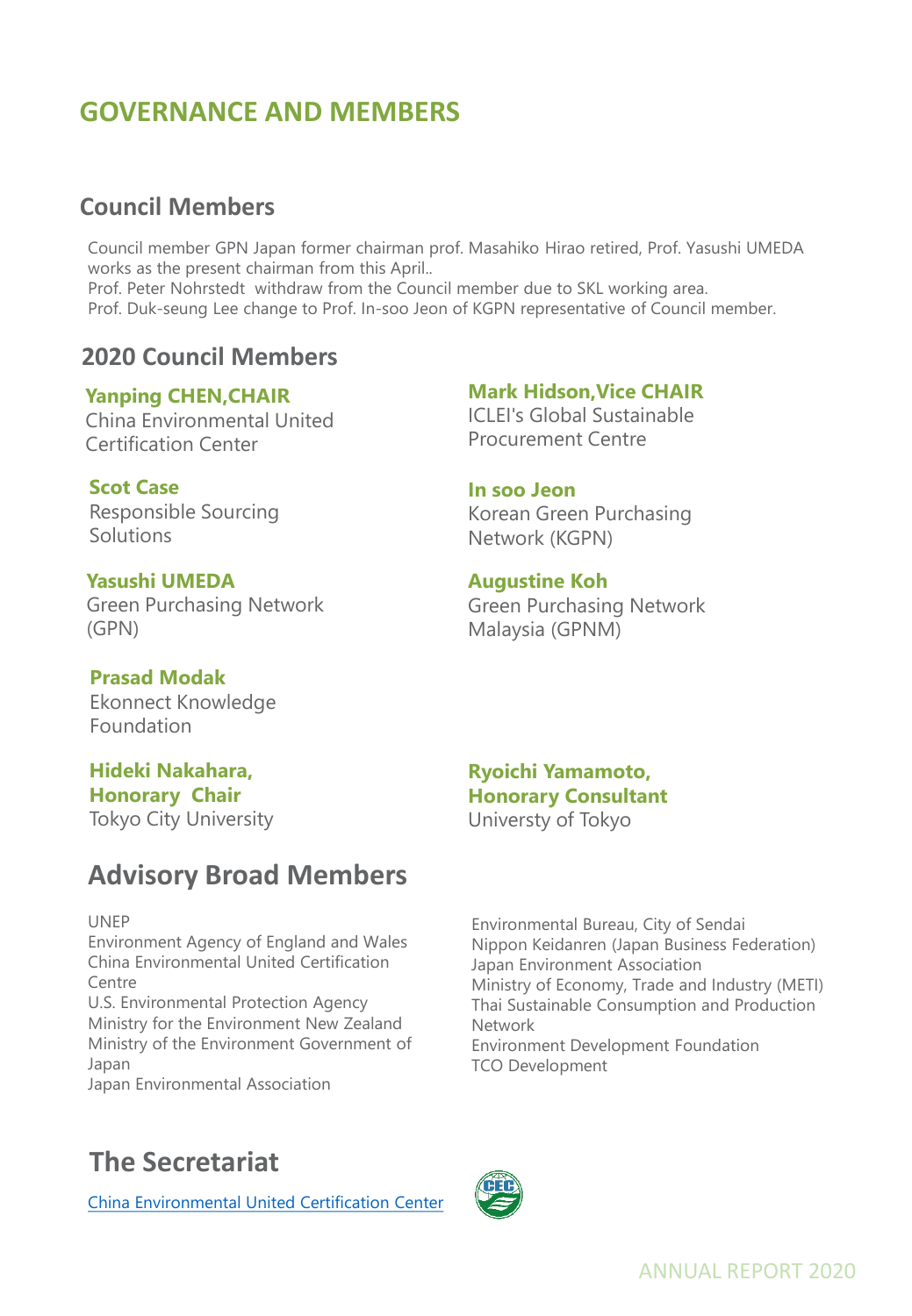## **GOVERNANCE AND MEMBERS**

### **GPN Members**

| <b>Country /Region</b> | <b>GPN Name</b>                                    | <b>Hosting Organization</b>                                                                         | Logo                                |
|------------------------|----------------------------------------------------|-----------------------------------------------------------------------------------------------------|-------------------------------------|
| Japan                  | <b>Green Purchasing Network</b><br>(GPN)           | <b>Green Purchasing Network</b><br>(GPN)                                                            |                                     |
| <b>Korea</b>           | Korea Green Purchasing<br>Network (KGPN)           | Korea Green Purchasing<br>Network(KGPN)                                                             | 녹색구매네트워!                            |
| China                  | China Green Purchasing<br>Network (CGPN)           | China Environmental<br>Certification Center (CEC)                                                   | CGPN                                |
| <b>Hong Kong</b>       | Green Purchasing Charter                           | Green Council Hong Kong                                                                             |                                     |
| <b>Chinese Taipei</b>  | Green Purchasing Alliance                          | <b>Environment and Development</b><br>Foundation (EDF)                                              |                                     |
| <b>The Philippines</b> | Green Purchasing Alliance<br>Movement (GPM)        | Philippine Center for<br>Environmental Protection and<br>Sustainable Development, Inc.<br>(PCEPSDI) |                                     |
| <b>Thailand</b>        | Thailand Green Purchasing<br>Network (TGPN)        | <b>Thailand Environment Institute</b><br>(TEI)                                                      | TVE.                                |
| <b>Malaysia</b>        | <b>Green Purchasing Network</b><br>Malaysia (GPNM) | <b>Green Purchasing Network</b><br>Malaysia (GPNM)                                                  | GANW                                |
| <b>Vietnam</b>         | Vietnam Green Purchasing<br>Network (VNGPN)        | Vietnam National Productivity<br>Institute (VNPI)                                                   | <b>GPN</b><br><b>Vietnam</b>        |
| <b>India</b>           | Green Purchasintg<br>Network India (GPNI)          | Ekonnect Knowledge<br>Foundation                                                                    | ekonnect                            |
| <b>Singapore</b>       | <b>GPN Singapore</b>                               | Singapore Environment Council                                                                       | Singapore<br>Environment<br>Council |

### **Associated Members**

### **Green Ecollabelling Network**

#### **Internaational Institute for Sustainable Development** Canada

USA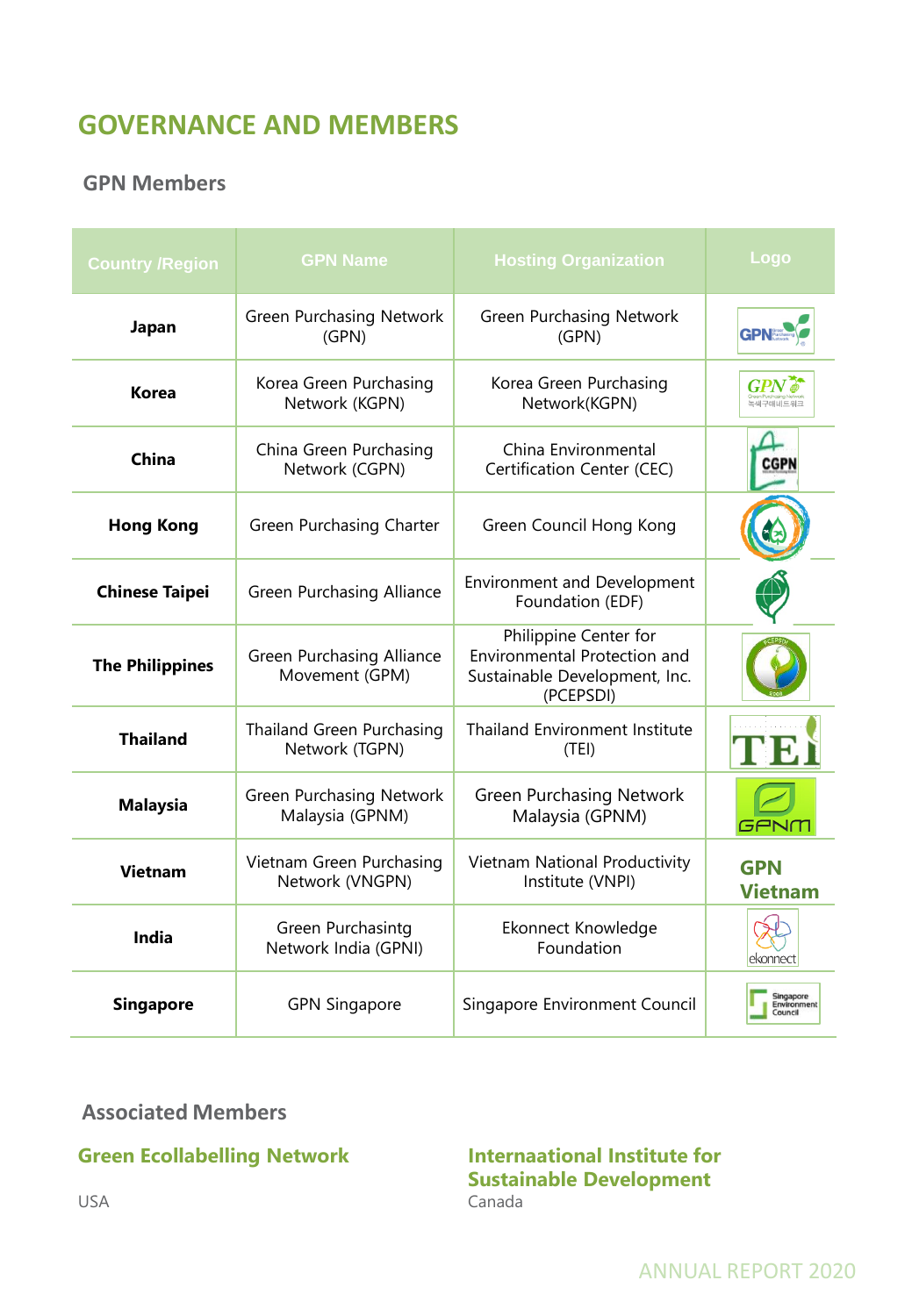## **SUPPORTING THE NETWORK**



You can help expand green purchasing in the following ways:

- Purchasing green products and services
- Share your initiatives and best practices on the IGPN website
- Exchange your activities undertaking on green purchasing inspiring others
- Developing proposals for green purchasing and environmental products/services
- Collaborate activities or joint event on green purchasing
- Join the [International Green Purchasing Network](http://www.igpn.org/news/2020/09/call_for_interest_to_join_the.html)